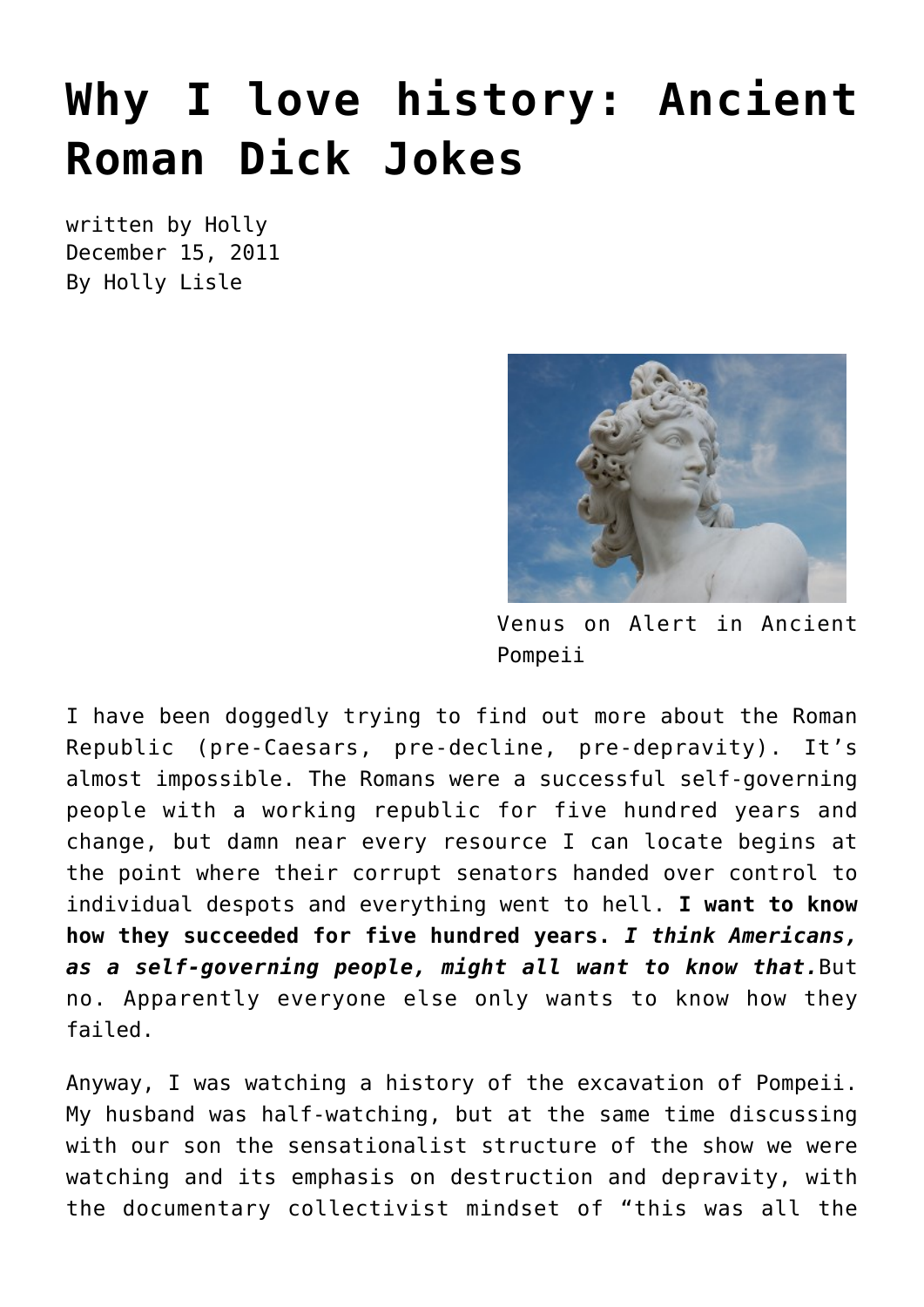Roman people lumped into one vast generalization," rather than "this was a one-day snapshot of the lives of some rich Romans on vacation."

Watching the show, listening to my husband and son, an object I couldn't quite believe passed before my eyes.

I said, "Dude, stop. Whoa, stop, stop, stop, you gotta see this. Back it up." My husband did the Manly Remote Thing, and backed up the documentary. He didn't have to ask me where to stop. The object on display for just that instant was a bronze phallus. Sort of. It was a bronze phallus with legs and feet, wings, a tail that ended in another phallus…and the phallus had its own phallus, neatly situated between its legs. And bells. Don't forget the bells.

And this…er…creature…was looking around a corner.

I was laughing my ass off. My husband and son burst out laughing too.

The narrator had been droning on about the Roman equation of the phallus with luck, and here was this amazing, beautifully finished, exquisitely detailed, frikkin' hilarious piece of artwork that some dude one day before 79 AD had created, and the massive bore of a historian and the flat-voiced narrator didn't stop for so much as a giggle. They were intent on turning this goofy, delightful bit of creativity into a tedious proof of a deadly dull point, and frankly, I didn't give a shit about the speculative Roman collective mentality regarding the significance of the phallus.

I wanted to know who the guy was who made that thing, because he was a funny, funny guy. It was the fact that he made the thing look around a corner that got me.

Bugger has been dead for pretty close to two thousand years now. And what he created made me laugh.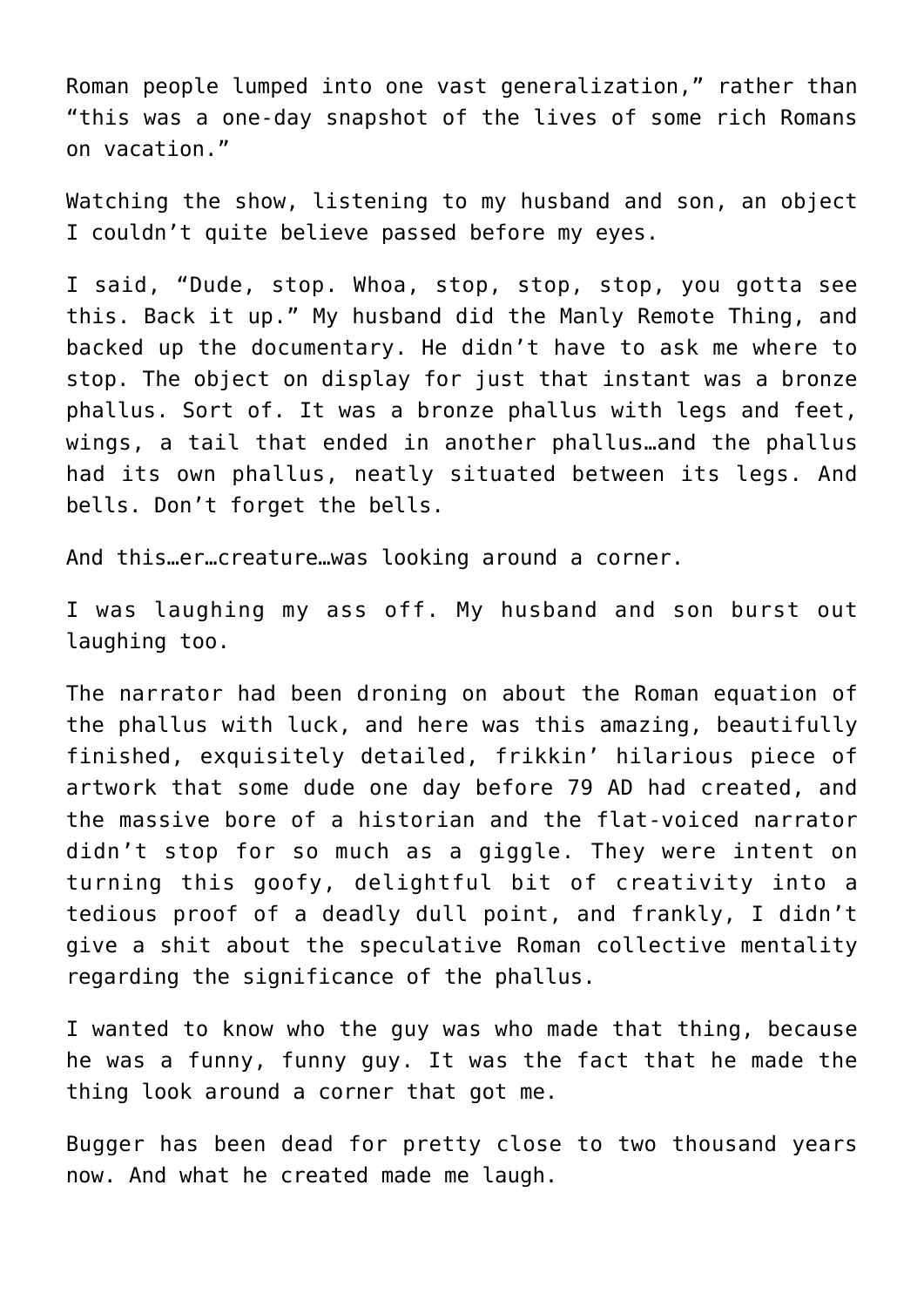## **To me, this is history. Not who were those people, but who was that guy?**

(Found a picture here: [Tintinnabulum lookin' around a corner.\)](http://upload.wikimedia.org/wikipedia/commons/c/c4/Tintinnabulum_in_bronzo_a_forma_di_fallo-chimera,_da_ercolano,_I_sec._dc.,_27837.JPG) (Opens in new tab.)

ADDED LATER:

The questions really driving me batty:

**Was this the guy's job, or was it his hobby?**

If job, what was the job title for this particular specialty, so that if someone asked you where you got your interesting front porch ornament, you could say, "You can by them from Phallius, the … what?"

If hobby, well—okay. Sure. I'm betting some guy in Kansas has a similar one.

**How many guys had this job, and if so, were they in competition?**

I'm saying there were at least two, because there are some significant differences in style in some of the…chimes.Matt suspects this was two guys and an elaborate practical joke on each other, with one sneaking his latest creation onto the other guy's front porch in the dead of night and hanging it there, and the other guy making one with one more phallus than his friend made, and hanging that thing in front of HIS house. And the two of them, caught by neighbors in the midst of these shenanigans, saying, "Oh, these are good luck charms." And the neighbor saying, *"Really?! I could use some luck. Could I buy one? Only with more dicks?"*